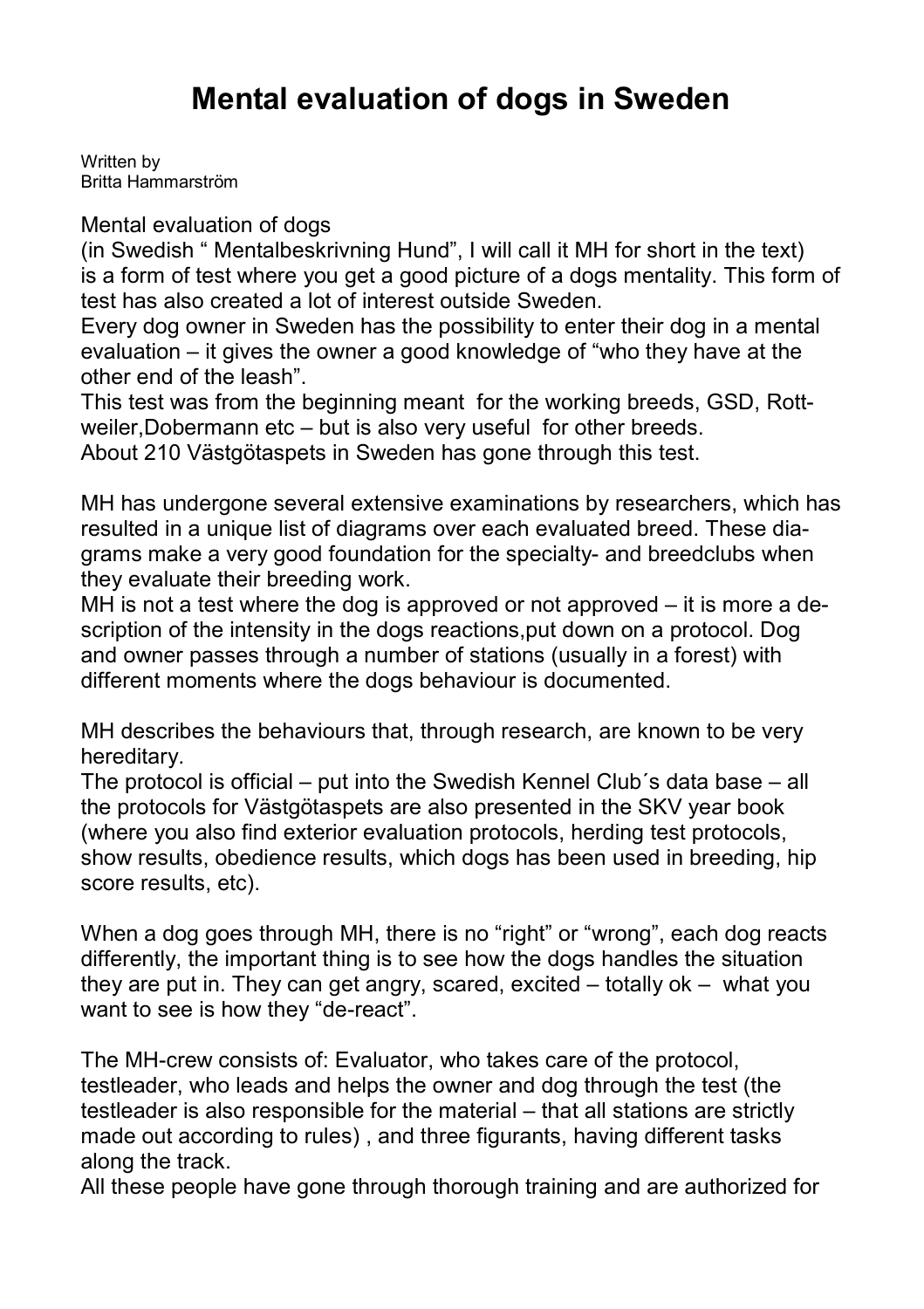their special "jobs" – you are not allowed to arrange an MH with unauthorized persons.

Well, what happends along the test? What is there to see?

# 1. Contact /how social is the dog

The evaluator observes the dogs reactions in contact and cooperation with a person unknown to the dog– also how the dogs reacts to being handled by the testleader.

## 2. Palying/playfulness

The evaluator observes the dogs will to cooperate with a person/testleader by looking at the dogs desire to chase and catch a rag thrown by the testleader and how/if the dog gets engaged in a tug-of-war with this person.

## 3. Will to chase and catch

The evaluator observes the dogs interest in following a fleeing object (a rag tied to a string, disappearing rapidly at some distance), how fast the dog starts and what it does to the object when/if caught.

#### 4. Activity

In this moment the evaluator observes how the dog reacts in a passive situation, where the owner stands still with the dog on leash (for 3 min.) Here you see a great variation in reactions – to be desired is a dog that can relax in a passive situation even if it has recently been active.

# 5. Curiosity/interest

The evaluator looks at the dogs curiosity, willingness and courage to leave its owner to investigate what has just happened, and eventually become active with something that could have been experienced as a bit frightening to the dog. You also look at the dogs own interest in starting to play or respond to an invitation to play with a figurant, at a distance from the owner.

#### 6.Shots

A dog, sensitive to noises/shots, does not feel well in todays noisy society and dogs who are affected or afraid of noises/shots very often passes this fear on to its offsprings. To be used in breeding and training, it is very important that the dog is not afraid of noises/ shots.

In MH it is tested if the dog is affected/afraid of shots, both during play with its owner and in passivity.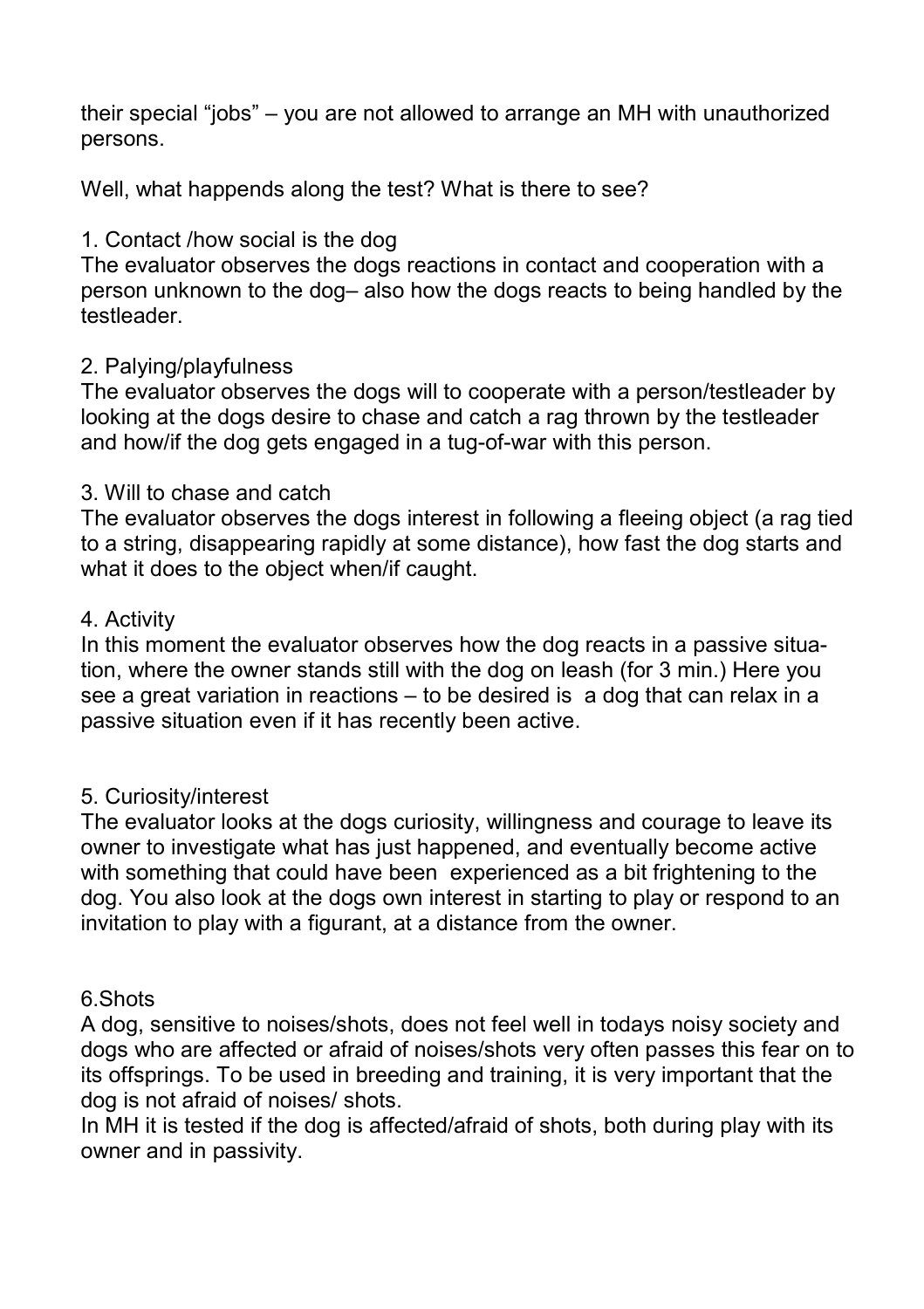# 7. Fear

It can be rational for a dog to be afraid , if its is exposed to a sudden threat, as in the moment where an overall suddenly is pulled up in front of the dog. What is important is that the dog lets go of the fear when the surprise/threat stops, that the dog can relax and even show curiosity to what has happened.

This, plus how much support the dog seeks from its owner, is what the evaluator looks for in several moments.

## 8.Threat

In this moment you use figurants dressed as ghosts, to observe how the dog reacts to unknown threats that slowly gets closer to the dog. The evaluator looks at how much the dog can stand up to the threat, if it wants to defend its owner or itself, also if the dog shows curiosity and interest in examining the ghosts when they stop acting threatening.

## 9. After the MH

The evaluator goes through the protocol with the owner and explains his/her comments. The dog owner gets a copy of the protocol, the original is sent to the Swedish Kennel Club.

The evaluator also puts "known mental status" in the dogs pedigree.

# Additional comments

I (Britta Hammarström) became testleader about 10 years ago,before that I was firgurant for several years . I have "worked" at numerous MH over the years, seen so many dogs of different breeds, and I can honestly say – not 2 of them has shown exactly the same behaviour, there are always small differences. This is what makes this "job" so interesting and fascinating – you always see new details, you learn more with each tested dog – and so many times you get positively surprised! A dog that starts off a bit shy and "neutral" can grow considerably during the test and you feel so happy and proud to see how well it handles the situations.

Sometimes (but really very seldom) there is a dog that shows "nope, I don´t want to be a part of this, I don´t like this at all" – in that case we break off the test immediately – there is never ever a question of "let's see how much it can take" – no way!!! We are not interested in destroying dogs, just observe their behaviour.

Other things that comes out very clearly in these tests are – is the dog used to play with its owner? Do they have a happy "physical communication"? Does the dog trust its owner? Is the dog pack leader, or is the owner? Has the dog been "wrapped up in cotton" or has it been properly trained socially and environmentally?

These details can either help or tip out the dog.